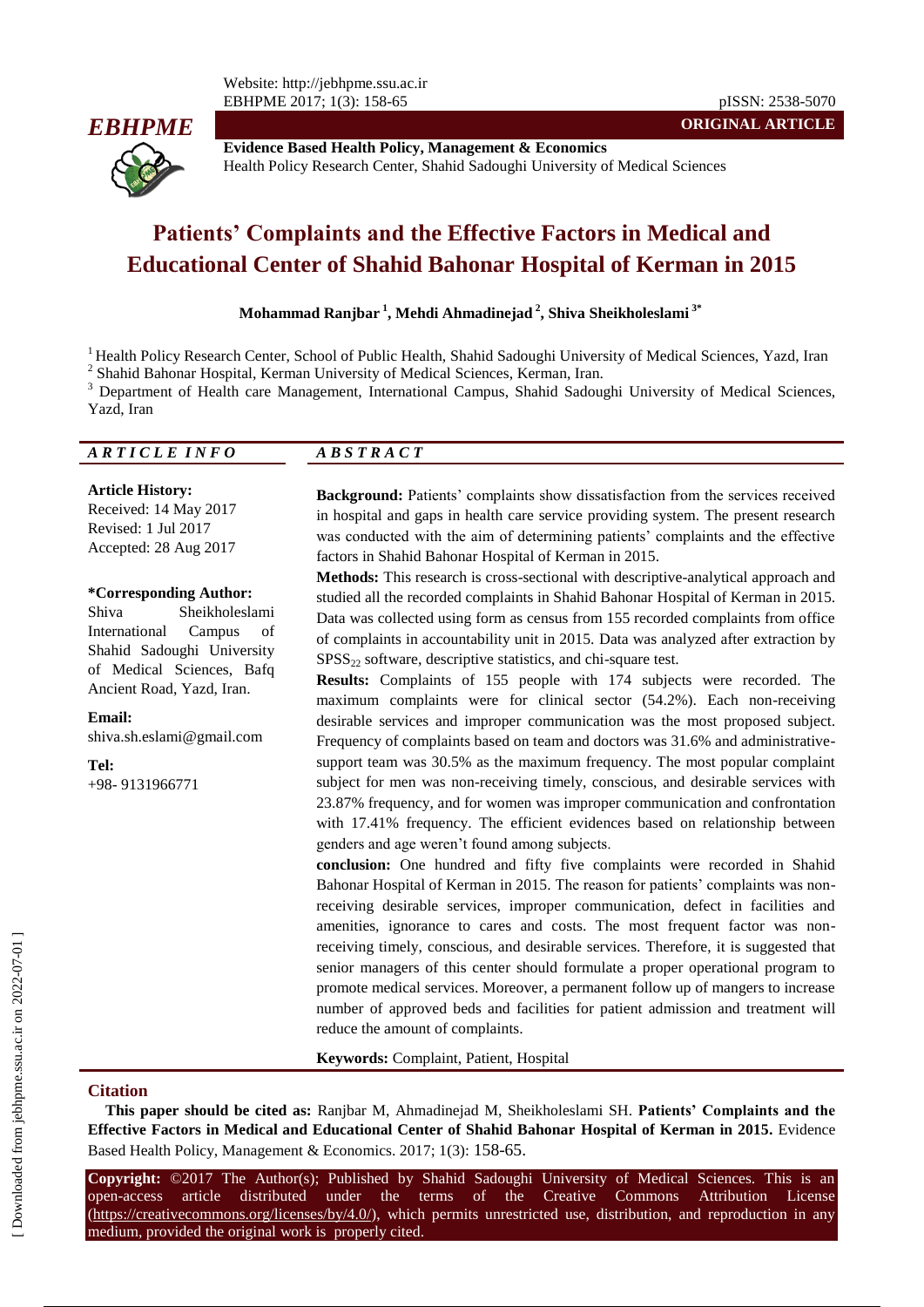# **Introduction**

atients' complaints show dissatisfaction from Patients' complaints show dissatisfaction from<br>the services received in hospital and are symbol of gaps in health care system (1). A range of communicative managerial, and medical factors lead to patients' complaints (2). Patients' complaints can even give important and extra information about the promotion of safety to the health care provider organization (3).

Accountability to complaints can be studied based on aspect of patients' rights beside aspect of safety. Therefore, Iran Ministry of Health presented patient rights charter to all medical sciences universities besides obliging all organizations to obey this charter and providing the mentioned needs in it (4). Efficient observation system on patients' complaints is one clause of this charter. It is said that nearly all complainers don't want the event that occurred to them to happen to others not for their sense of altruism, but to return the sense of execution of justice (5).

Complaint management has always been challenging, because there is often no intrinsic solution to solve a problem. Success in this issue depends on accurate perception about complaints, how to follow complaints, and patient satisfaction about the offered solution (6). Moreover, complaints received from patients in hospitals have this potential to be considered as a timely awareness system and if it works, it can prevent serious events of safety (7).

Patients' critics is hardly acceptable for medical team, but the reality of medical work is that patient still find something to complain about despite the maximum attempts to provide good services. When a doctor is suddenly faced with patient's complaint, he/she is ready to give a structured answer and must attend to this matter even if that patient's complaint is not valid, because it may provide an opportunity to progress. Patient's satisfaction plays an important role in the present environment (8-10). Complaints in spite of negative loads and having illogical face can open a window toward discovery and solution to problem. As stated by Spencer et al., it is important to face a satisfied or angry patient with an open mind when

he/she directly faces a medical team or the doctor, and it is always probable he/she has right. In addition, he/she may have a useful suggestion for the medical team such as a vision to have an effective communication. Paying attention to patients' mental concerns usually doesn't need a significant attempt and is highly probable to give the patient a sense of confidence that makes a patient leave there happily and think of returning some other time (11). Therefore, troubleshooting of patients' complaints and providing proper solutions are essential in hospitals (12).

Accountability to complaints is the effective factor on the quality of the provided services in hospital according to the mentioned reasons, and awareness about the reason of complaints is a step in promoting satisfaction in medical centers. If it is mentioned, it can help managers in promoting hospital sophisticated processes and techniques. Therefore, along with this issue, this research aims to study the amount of patients' complaints and the effective factors in medical center of Shahid Bahonar Hospital of Kerman in 2015.

## **Materials and Methods**

This is a cross-sectional study with descriptiveanalytical approach of all documented complaints in medical center of center of Shahid Bahonar Hospital of Kerman in 2014-2015. Data was collected using a form including all demographic information, type of complaint, the complaint team, the complaint unit, the complaint subject as census from 155 recorded cases in 2015 in all verbal, written, telephone, and SMS forms using complaint office in accountability unit. Given that all complainers don't express their complaints easily, complaints and satisfaction survey unit registers patients' complaints and the observed complaints during round in hospital by supervisors which were recorded in supervisor's report form for management. Therefore, the maximum capacity was used to register complaints of center and their extraction. Data was analyzed after extraction by  $SPSS<sub>22</sub>$  software, descriptive statistics, and chisquare test.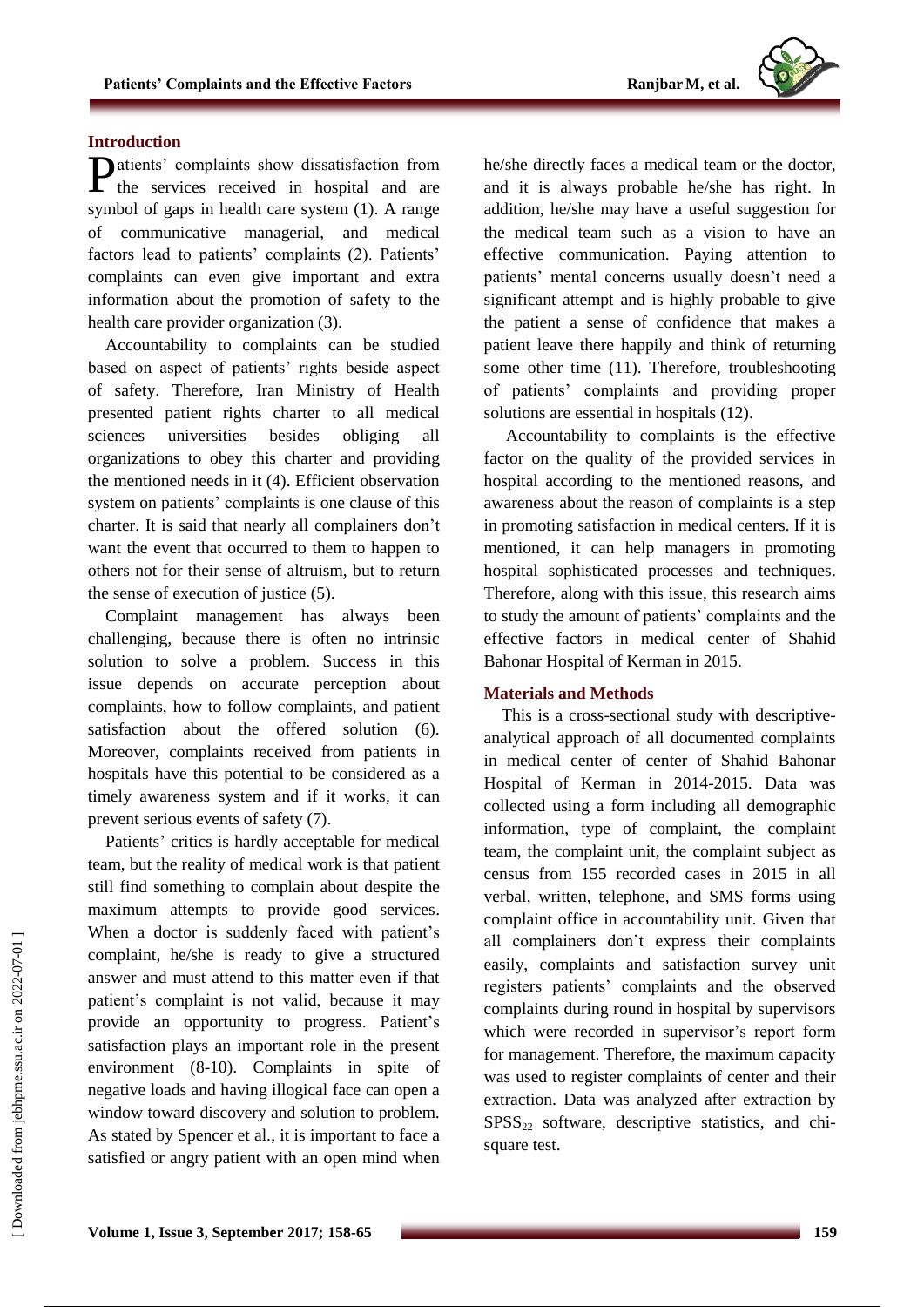In addition, the declaration of Helsinki was considered for ethical issues. First and last name and other information of complainers weren't written for the sake of privacy.

In addition, the declaration of Helsinki was considered for ethical issues.

## **Results**

Medical and Educational Center of Shahid Bahonar Hospital of Kerman with 370 beds was active as the main center of state south east trauma and has emergency, orthopedics, general surgery, neurosurgery, special sectors, internal sector, maxillofacial surgery, and urology. Number of hospitalized and outpatients of this center was 235867 people in 2015 among whom 155 people were with full information complaints that were recorded in accountability unit and some of them stated more than 1 complaint. Complaints with incomplete information were omitted.

The mean age of complainers was 37 and 30-39 years old age group had the maximum number of complainers with 47% frequency. Nearly 59% of complainers were men and about 33% were patient themselves.

Clinical sectors with 54.2% have the maximum complaints, then emergency and clinic with 21.9%, then administrative-support sector with 13.5%, and finally para-clinic sectors with 10.3%.

Two subject of non-receiving timely, conscious, desirable services and improper communication of service providers were close to each other and each one has 34% which attributes the maximum percentage of complaints to themselves.

The most popular method of informing a complaint is verbally which has 40.6%, then suggestion complaints box was 36.1% all over the hospital.

Based on Table 4, the maximum complaints from medical team were 31.6%, then complaints from administrative-support team with 30.5% had the maximum frequency. Next ranks were for nursery team with 23%, para-clinic team with 6.3%, service team with 4.6%, and guard team with 4%.

The most popular subject of complaint among men with 23.87% frequency was about nonreceiving timely and desirable services, and the most popular subject of complaint among women was improper confrontation and communication with 17.41%. (However, as it was observed in test statistics table, according to the chi-square test, there wasn't enough evidence about the significant relationship between gender and complaint subject).

The complainers in the studied society were older than 20 and younger than 59. Among the mentioned age groups in Table (6), the maximum complaints were related to 30-39 years old age group with 47%. In 20-29 years old age group, the maximum complaint was 9% for improper confrontation and communication. In 30-39 years old age group, the maximum complaint was 20.64% for non-receiving timely, conscious, and desirable services. In 40-49 years old age group, the maximum complaint was 9% for improper confrontation and communication. Both defect in welfare facilities and non-receiving desirable services with 1.9% has the maximum complaints in 50-59 years old age group.

**Table 1.** Frequency distribution of complaints based on units/sectors of medical and educational center of center of Shahid Bahonar Hospital of Kerman in 2015

| <b>Unit/Sector</b>       |     | Number Percentage $(\% )$ |
|--------------------------|-----|---------------------------|
| Clinical sectors         | 84  | 54.2                      |
| Emergency and clinic     | 34  | 21.9                      |
| Para-clinic              | 16  | 10.3                      |
| Administrative - support | 21  | 13.5                      |
| Total                    | 155 | 100                       |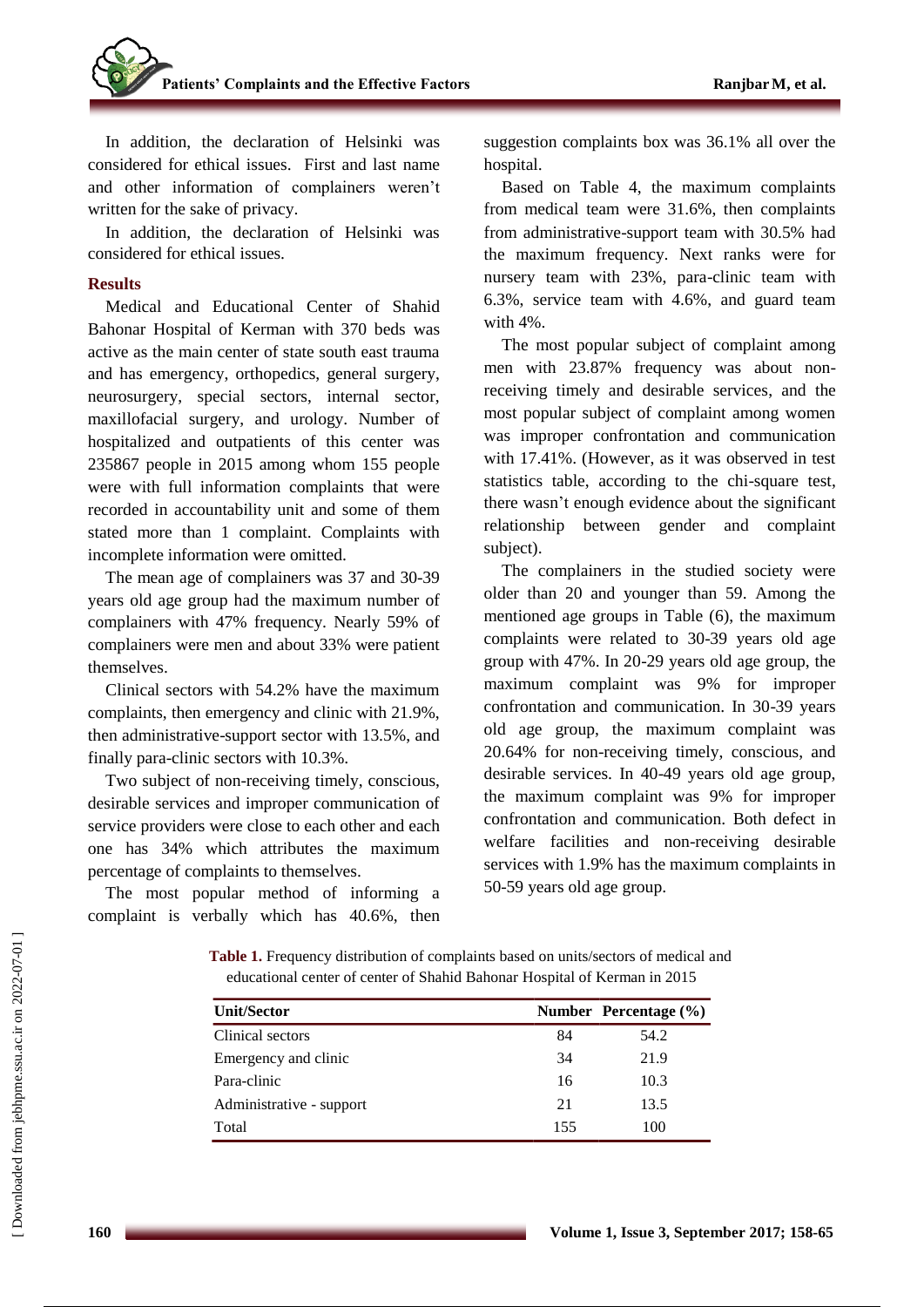| <b>Subject of complaint</b>                               | <b>Number</b> | Percentage $(\% )$ |  |  |
|-----------------------------------------------------------|---------------|--------------------|--|--|
| Failure to receive timely, conscious, with desirable      |               |                    |  |  |
| information services                                      | 60            | 34.5               |  |  |
| Improper confrontation and communication                  | 59            | 33.9               |  |  |
| Defects in facilities, amenities, nutrition, and cleaning | 33            | 19                 |  |  |
| Ignorance or mistake in curing                            | 16            | 9.2                |  |  |
| Costs                                                     | 6             | 3.4                |  |  |
| Total                                                     | $174^\circ$   | 100                |  |  |

**Table 2.** Complaints frequency based on complaints subject

\* The reason for more complaint subjects than number of complainers shows that complainers have more than 1 subject for complaint.

| <b>Complaint manner</b>                                      | <b>Number</b> | Percentage $(\% )$ |
|--------------------------------------------------------------|---------------|--------------------|
| Suggestion complaints box                                    | 26            | 36.1               |
| In person                                                    | 63            | 40.6               |
| Informing supervisor and registration in polls questionnaire | 18            | 11.6               |
| Telephone                                                    | 3             | 1.9                |
| SMS system                                                   | 13            | 8.4                |
| Upstream organizations                                       | っ             | 1.3                |
| Total                                                        | 155           | 100                |

**Table 3.** Complaints frequency based on complaint manner

**Table 4.** Complaints frequency based on the complaint team

| The complaint team     | <b>Number</b> | Percentage $(\% )$ |
|------------------------|---------------|--------------------|
| Medical                | 55            | 31.6               |
| Nursery                | 40            | 23                 |
| Guard                  |               | 4                  |
| Service                | 8             | 4.6                |
| Administrative-support | 53            | 30.5               |
| Para-clinic            | 11            | 6.3                |
| Total                  | 174           | 100                |

**Table 5.** Frequency of the subjects of recorded complaints in medical center of center of Shahid Bahonar Hospital of Kerman based on gender

|        |                    | <b>Complaint subject</b>                                                                                         |           |                   |                 |                                        |                                                                   |                   |           |                   |                  |                   |              |  |  |
|--------|--------------------|------------------------------------------------------------------------------------------------------------------|-----------|-------------------|-----------------|----------------------------------------|-------------------------------------------------------------------|-------------------|-----------|-------------------|------------------|-------------------|--------------|--|--|
|        |                    | conscious,<br>confronta<br>communi<br>receiving<br>Improper<br>desirable<br>tion and<br>cation<br>timely,<br>and |           |                   |                 | Defects in<br>cleanness,<br>nutrition, | Ignorance<br>.크<br>facilities<br>welfare<br>mistake<br>and<br>and |                   |           | Costs<br>care     |                  |                   | <b>Total</b> |  |  |
|        |                    | Percentage<br>(%)                                                                                                | Frequency | Percentage<br>(%) | Frequency       | Percentage<br>(%)                      | Frequency                                                         | Percentage<br>(%) | Frequency | Percentage<br>(%) | Frequency        | Percentage<br>(%) | Frequency    |  |  |
| Gender | Men                | 23.87                                                                                                            | 37        | 17.41             | 27              | 10.32                                  | 16                                                                | 4.51              | 7         | 2.58              | $\overline{4}$   | 58.7              | 91           |  |  |
|        | Woman              | 12.9                                                                                                             | 20        | 17.41             | 27              | 5.16                                   | 8                                                                 | 5.8               | 9         | $\boldsymbol{0}$  | $\boldsymbol{0}$ | 41.3              | 64           |  |  |
| Total  |                    | 36.7                                                                                                             | 57        | 34.82             | 54              | 15.48                                  | 24                                                                | 10.32             | 16        | 2.58              | 4                | 100               | 155          |  |  |
|        | Pearson Chi-Square |                                                                                                                  |           |                   | Test-statistics |                                        |                                                                   |                   |           | $P^*$             |                  |                   |              |  |  |
|        |                    |                                                                                                                  |           |                   | $7.512^{a}$     |                                        |                                                                   |                   | 0.111     |                   |                  |                   |              |  |  |

\*Significant at the 0.05 level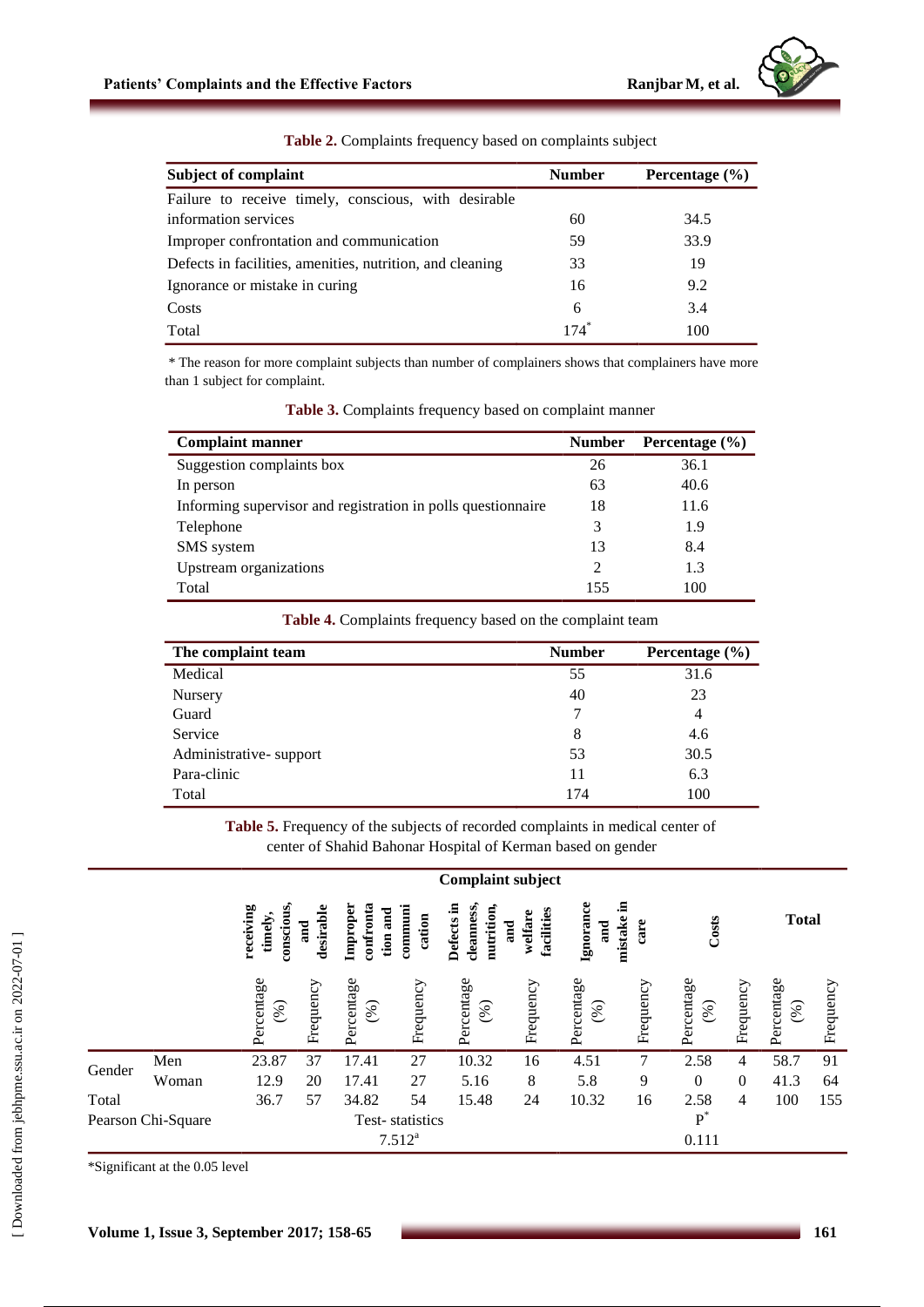|                    | <b>Complaint subject</b> |                                     |                           |                                       |                                    |                       |           |                                     |                |                                       |                  |                    |                |
|--------------------|--------------------------|-------------------------------------|---------------------------|---------------------------------------|------------------------------------|-----------------------|-----------|-------------------------------------|----------------|---------------------------------------|------------------|--------------------|----------------|
|                    |                          | timely, conscious,<br>Non-receiving | and desirable<br>services | confrontation<br>Improper             | communication<br>Defects in<br>and |                       |           | care<br>Ignorance and<br>mistake in |                | Costs                                 |                  | Total              |                |
|                    |                          | Percentage<br>(9)                   | Frequency                 | Percentage<br>$(\mathcal{O}_\bullet)$ | Frequency                          | Percentage<br>$(°_0)$ | Frequency | Percentage<br>$(\frac{6}{10})$      | Frequency      | Percentage<br>$(\mathcal{C}_\bullet)$ | Frequency        | Percentage<br>(96) | Frequency      |
|                    | 20-29                    | 6.45                                | 10                        | 9                                     | 14                                 | 1.9                   | 3         | 2.58                                | $\overline{4}$ | 0.65                                  | 1                | 20.65              | $32\,$         |
|                    | 30-39                    | 20.64                               | 32                        | 15.48                                 | 24                                 | 6.45                  | 10        | 2.58                                | 4              | 1.9                                   | 3                | 47                 | 73             |
| Age (age groups)   | 40-49                    | 7.74                                | 12                        | 9                                     | 14                                 | 5.16                  | 8         | 4.51                                | 7              | $\boldsymbol{0}$                      | $\boldsymbol{0}$ | 26.45              | 41             |
|                    | 50-59                    | 1.9                                 | 3                         | 1.3                                   | 2                                  | 1.9                   | 3         | 0.65                                | $\mathbf{1}$   | $\mathbf{0}$                          | $\boldsymbol{0}$ | 5.9                | $\overline{9}$ |
| Total              |                          | 36.77                               | 57                        | 34.83                                 | 54                                 | 15.48                 | 24        | 10.32                               | 16             | 2.58                                  | $\overline{4}$   | 100                | 155            |
| Pearson Chi-Square |                          |                                     |                           | Test-statistics                       |                                    |                       |           |                                     |                |                                       | $P^*$            |                    |                |
|                    |                          | $11.952^{a}$                        |                           |                                       |                                    |                       |           |                                     |                |                                       | 0.450            |                    |                |

**Table 6.** The frequency of the recorded complaint subjects in medical and educational center of center of Shahid Bahonar Hospital of Kerman based on age

\*Significant at the 0.05 level

#### **Discussion**

According to the findings of this study, the maximum complaints were for medical team, then administrative-support team, and nursery team. It was indicated in Mirzaaghaei study (13) by reviewing other studies that complaints of 3 hospitals under the supervision of Tehran Medical Sciences University were checked. The first rank of complaints was for doctors and then nurses. However, in Movahednia study (1), the first rank of complaints was for nurses and the second rank was for doctors. Various factors are effective in complaints about the service provider team in hospital which Forstater referred to as the lack of reciprocal understanding among doctors and patients and declare that this factor is the most important factor of making complaint (14). In Amuei research (15), the most important reasons for complaints were behavioral factors of doctors in studying the effective factors on complaints about doctors.

In checking the causes of complaints in this research, non-receiving timely, conscious, and desirable services was the main reason of complaints with the maximum frequency whose results are in line with those of Mirzaaghaei study (13). In a research by Zaboli et al. (16), delay in providing medical services contributes to 14% of complaints from hospitals and medical centers covered by Shahid Beheshti University of Medical Sciences in 2013. Hospital validation standards emphasize on the principle of providing timely, conscious, and desirable services, and this issue is considered as the initial principle of patients' rights, and hospitals are supposed to execute this culture through various ways.

In this study, the second reason of complaint is improper confrontation and communication of service provider in hospital. Improper communication in this context implies the manner of confrontation and providing information and guidance by hospital for various reasons such as lack of attention to the professional ethical principles, lack of intensive time, and high working load in medical and educational center. The highest reason of complaints by patients from nursery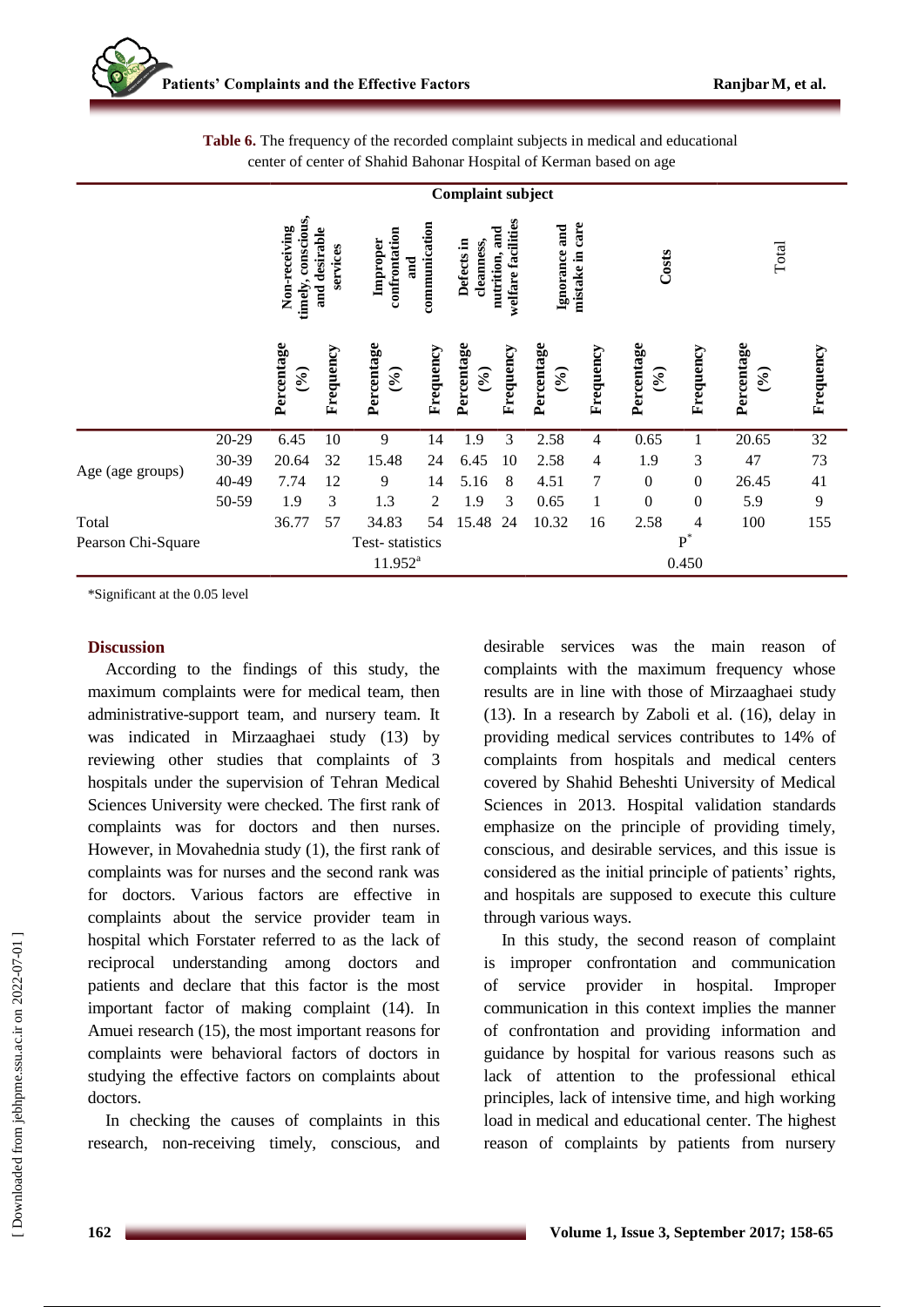

employees in Movahednia study (1) was for improper communication of some nurses with clients. The second reason for complaints in Mirzaaghaei study (13) is also this case which are in line with the results of this study. Furthermore, other studies show many complaints about improper communication. Zaboli (16) refers to the complaint about medical team in his research, and the improper communication was the highest reason of complaint in Anderson study (17). According to the importance of consideration of ethical principles from service receivers, the principle of human dignity and respect for patients' rights are mentioned in health care service providing organizations (18).

In this study, the existing defects in hospitals in field of welfare facilities, amenities, and nutrition are the third complaint that was calculated as 8.74% in Firuzgar Hospital in Movahednia study (1) and 8.3% in Mirzaaghaei study (13). Execution of hoteling promotion of hospitals in health care system development plan is one of the valuable actions according to patients' satisfaction promotion and reduction of complaints that pay attention to the structural and welfare conditions of hospitals.

The factor of ignorance and mistake according to the perspective of patients and their families is the fourth reason of complaints for increasing medical information and awareness of patients' rights among social classes. A percentage of 6.26% of complaints in Movahednia study (1) occurred for this reason. Complaints for complications of treatment were 2.8% in Zaboli study (16). Siyabani (19) concluded in a study about the reasons for complaints from doctors in Kermanshah such that 36.9% of complaints from doctors were for making complication, and 13.8% was for complication of treatment. It is stated in Darabi study (20) that complaints about medical team is proposed all over the world, and all medical team may be accountable in legal centers one day.

The last reason of complaint in this center is for treatment costs which has the minimum complaints, while costs was the second reason of complaints in Firuzgar Hospital in Movahednia study (1). The maximum complaint in Zaboli study (16) was about receiving money out of tariff

with 61% which was significant (16). Since patient health promotion requires adherence to the principle of justice and not demanding for financial claims in disease treatment (21), and with the government attempt to reduce people financial burdens in health and treatment, health care system development plan should take a special look toward reducing financial load from people shoulders, and if financial resources are supplied, the mentioned plan will be effective and is considered as a valuable action to reduce people costs.

## **Conclusion**

A number of 155 people complained in Shahid Bahonar Hospital in 2015. The reasons of patients' complaints include non-receiving desirable services, improper communication, defect in facilities and amenities, ignorance in caring, and high costs. The maximum reasons for complaint were non-receiving timely, conscious, and desirable services. Therefore, it is suggested to formulate and execute operational plans to promote educational medical and nursery services with the help of senior managers of this center. Moreover, a permanent follow up of mangers to increase number of approved beds and facilities for patient admission and treatment will reduce the amount of complaints. In addition, permanent improvement of hospital activities and promotion of hoteling center is an important step that must be executed to reduce the expressed and non-expressed complaints loads. The more patients become aware of their rights, the more medical health services provision is supposed to go along with this wave by accepting medical and nonmedical expectations, needs, and promoting society quality and satisfaction from hospital services by respecting these rights. Accountability to complaints and studying reasons for the complaint are ways of respecting these rights that are mentioned in approved charter of patient rights.

Holding educational classes for employees and medical groups is effective along with awareness of service receivers' rights and actions such as amicable communication with patient, proper confrontation, and provision of accurate and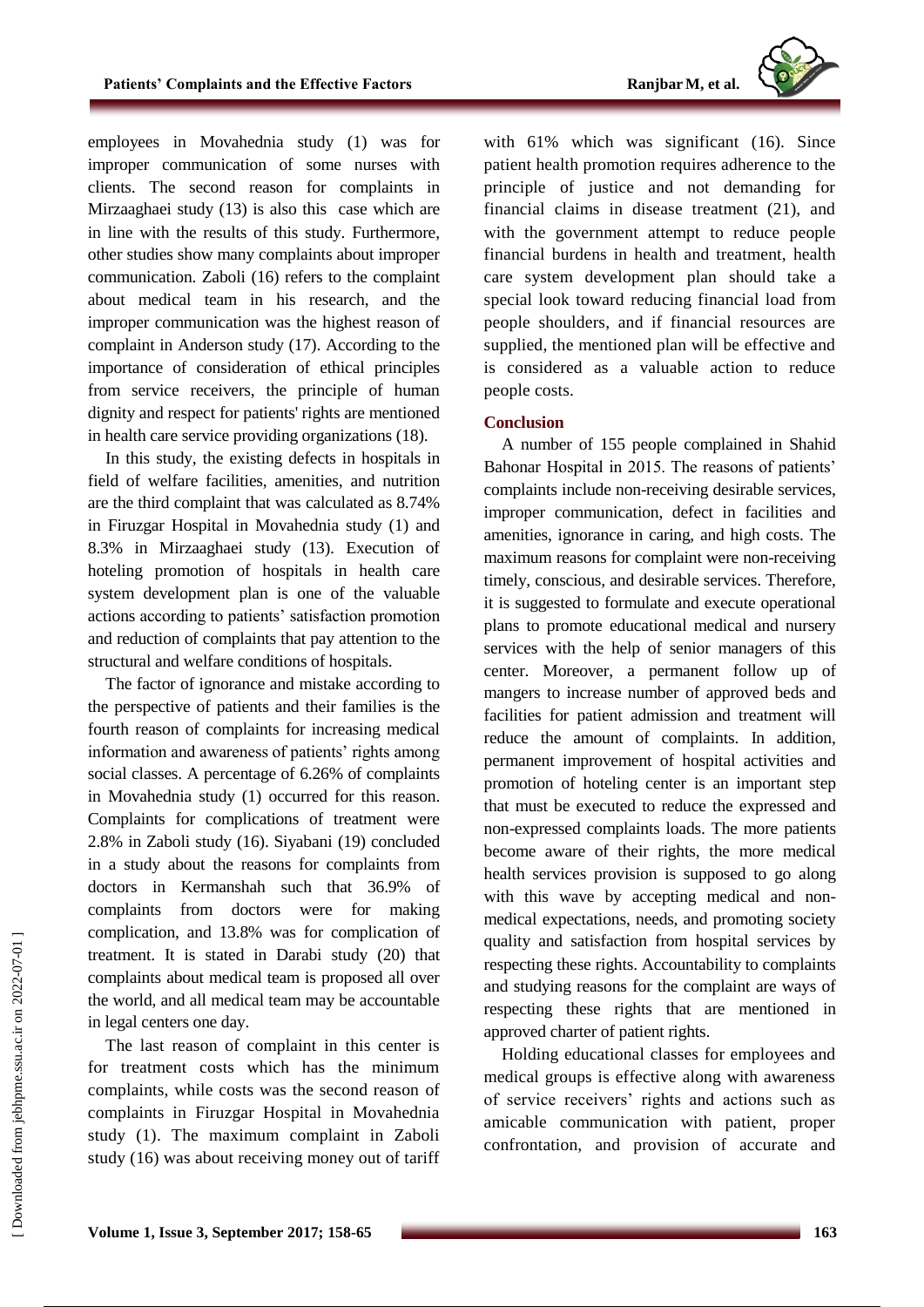timely information to patient to reduce the complaints.

Thus, training communication skills with patients including confrontation with patients, and the manner of breaking unpleasant news must be included in training of medical sciences team.

According to the harmful effects of medical mistakes, selecting a systematic approach is suggested due to the occurrence of mistake in carrying out responsibility and defect in employees' knowledge.

According to the importance of the issue of potential and actual complaints, it is suggested to have individual unit and active, coherent, and efficient complaints handling system, and the obtained information are given to the upstream organizations to select proper decisions.

The advantage of this study is accuracy and honesty in the received data and its analysis and using the presented data can be mentioned as the limitations of the study. It is suggested that further studies should use longer period (5 years) on

# **References**

- 1) Movahednia S, Partovishayan Z, Bastani M. Survey Of Complaints And Factors Affecting Them In Firoozgar Hospital. Payavard Salamat. 2014; 8(1): 25-33. [In Persian]
- 2) Reader TW, Gillespie A, Roberts J. Patient complaints in healthcare systems: a systematic review and coding taxonomy. BMJ Quality & amp; Safety. 2014; 23(8): 678-89.
- 3) Weingart SN, Pagovich O, Sands DZ, Li JM, Aronson MD, Davis RB, et al. What can hospitalized patients tell us about adverse events? Learning from patient-reported incidents. Journal of general internal medicine. 2005; 20(9): 830-6.
- 4) Joolaee S, Hajibabaee F. Patient rights in Iran: a review article. Nursing ethics. 2012; 19(1): 45-57.
- 5) Friele RD, Sluijs EM. Patient expectations of fair complaint handling in hospitals: empirical data. BMC health services research. 2006; 6(106):1-9.

information of several hospitals. Investigating the complaints of hospital did not show all of them, because many people withdraw their complaints for personal and organizational reasons. Therefore, a prospective and active study by interview with complainers can be designed.

#### **Acknowledgements**

The authors hereby express their appreciation to management, nursing management, and employees of the Quality Improvement Unit of Shahid Bahonar Hospital for their honest cooperation.

#### **Conflict of interests**

There are no conflict of interests to be declared

## **Authors' Contributions**

Ranjbar M and Ahmadinejad M designed research. Sheikholeslami Sh conducted research. Ranjbar M and Sheikholeslami SH analyzed data. Ranjbar M, Ahmadinejad M and Sheikholeslami Sh wrote the paper. Sheikholeslami SH had primary responsibility for final content. All authors read and approved the final manuscript.

- 6) Standard ANZ. ISO 10002 Quailty management- Customer satisfaction Guidelines for complaints handling in organisations. 2014. p. 8.
- 7) Kroening HLK, Bronwyn; Bruce, James; and Yardley, Iain. Patient Cpmplaints as predictors of patient safety incidents. Patient Experience Journal. Patient Experience Journal. 2015; 2(1): 94-101.
- 8) Ford RC, Bach SA, Fottler MD. Methods of measuring patient satisfaction in health care organizations. Health care management review. 1997; 22(2): 74-89.
- 9) Kenagy JW, Berwick DM, Shore MF. Service quality in health care. Jama. 1999; 281(7): 661-5.
- 10) Weiss BD, Senf JH. Patient satisfaction survey instrument for use in health maintenance organizations. Medical care. 1990; 28(5): 434-45.
- 11) McCleave SH. How to respond to a formal patient complaint. JCOM-WAYNE PA. 2001;